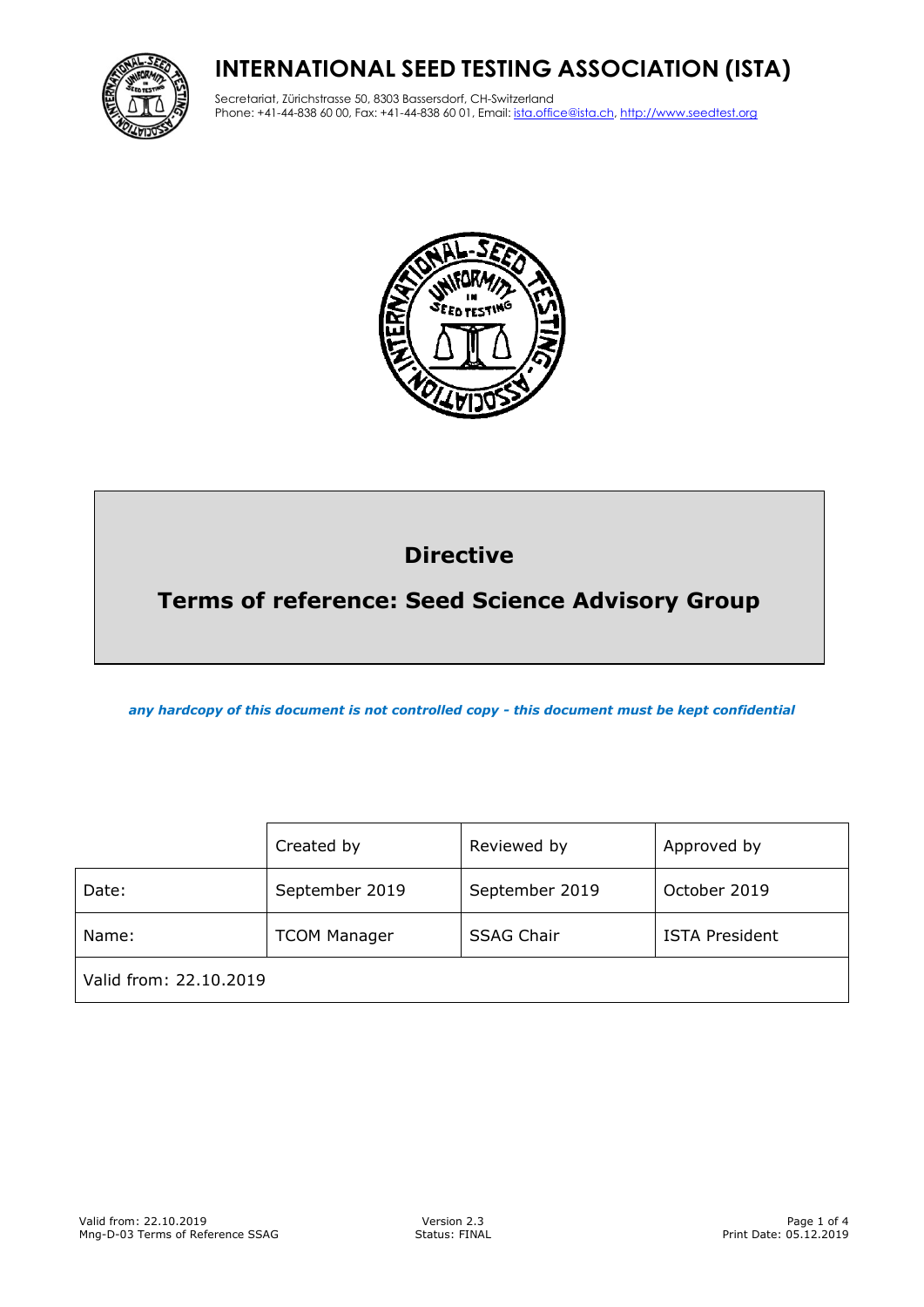# **SCOPE**

This procedure explains the work of the Seed Science Advisory Group.

# **RELATED DOCUMENTS**

TCOM-P-07- Procedures within the SSAG

## **RESPONSIBILITIES**

n.a

# **ABBREVIATIONS**

SSAG: Seed Science Advisory Group

# **PROCESS DESCRIPTION**

## **Composition**

The Seed Science Advisory Group (SSAG) will be made up of active applied seed scientists. The Advisory Group will consist of up to 10 people. The appointed members of the SSAG will be the Chief Editor of Seed Science and Technology, ISTA Seed Symposium Convenor and ISTA Honorary Life Member Alison Powell. An ECOM representative will be appointed for the SSAG. The ECOM representative will not be included in the membership count. The Chair, vice-Chair and members of the SSAG in addition to those appointed, will be elected under the same terms as the ISTA Technical Committees. The group will also consult with experts in fields outside their own expertise when needed.

# **Aims and objectives:**

1. To provide a link between fundamental research and the use of that research to meet the needs of ISTA members. This will include identifying fundamental research results that have applicability to ISTA, and facilitating collaboration between the researcher and the end user.

#### *Background*:

There are observations made in basic seed science that fundamental scientists suggest have potential practical use. However, the links between the fundamental science and applied science are poor, meaning that the potential of some observations is not followed through to application. There is a real desire amongst university scientists to see an applied outcome of their work and they have appreciated practical involvement in trying to link the basic with the applied side of science. Where this occurs it is a positive experience for both sides.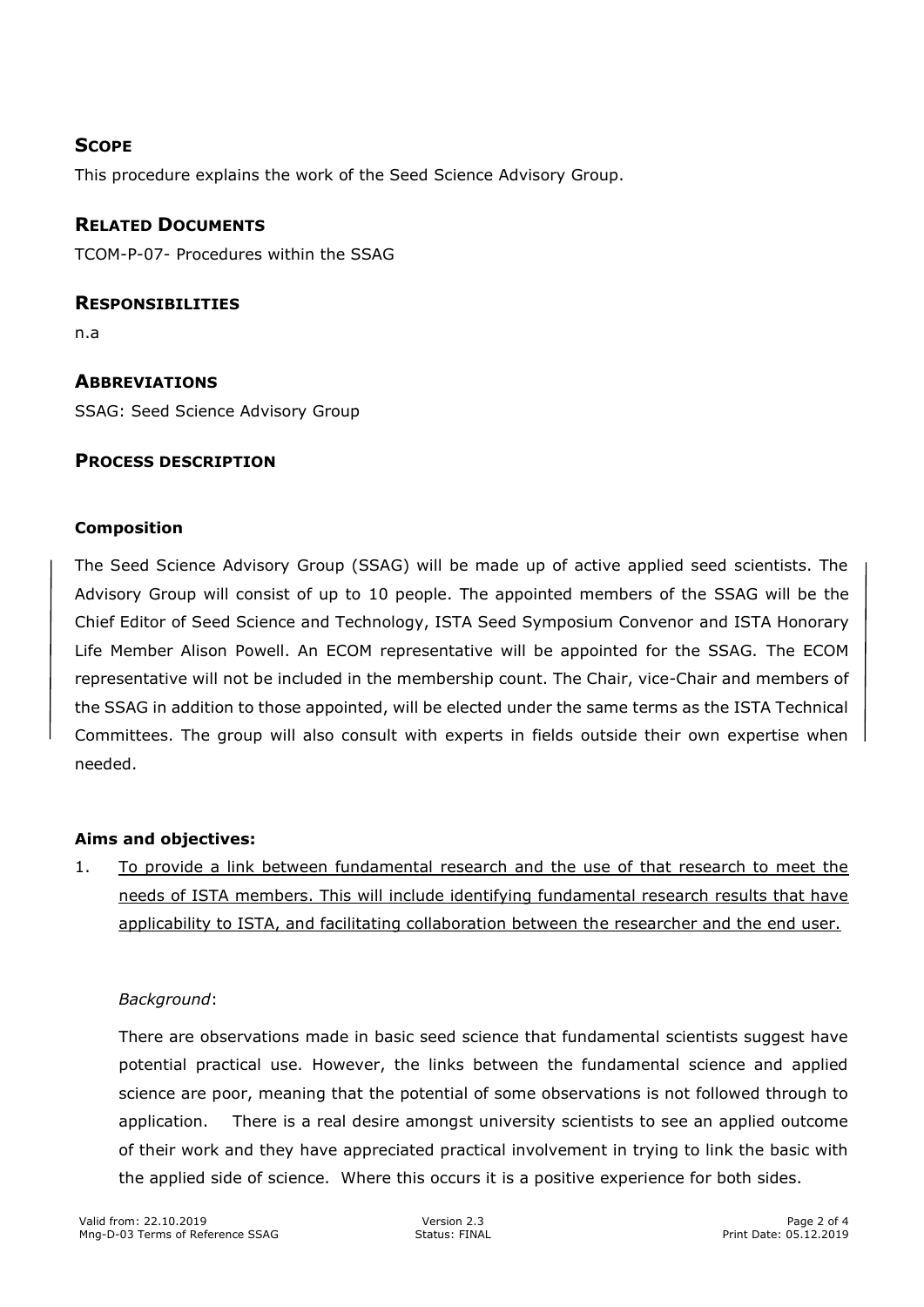#### *Actions:*

- I. The members of the SSAG will identify research that may have potential for practical application and have discussions by email and during meetings at ISTA events or through visits to each other. In addition, ISTA TCOMS, ISTA members and the ECOM would be encouraged to submit suggestions of topics to the group for consideration and examination.
- II. Following identification of work with potential for development in seed testing, the group, in collaboration with any appropriate ISTA TCOM/s, would identify appropriate ISTA laboratories to encourage their collaboration with the seed scientists and help develop the plans for a work programme, including the selection of appropriate seed material.

## 2. Appraisal of evidence for techniques/equipment available for use in seed testing laboratories

## *Background*:

New equipment and techniques are frequently developed for which there is limited independent evaluation of their efficacy.

#### *Actions*:

- I. The SSAG will make themselves aware of novel developments, in liaison with the appropriate TCOM's and will gather together evidence and proof of effectiveness of these developments. This evidence will come from both published papers and formal requests to developers for supplementary evidence and proof of effectiveness. This evidence will be evaluated and a report produced for the ECOM, and then published in Seed Testing International.
- II. The group will develop guidelines in liaison with the appropriate TCOM's to enable ISTA members to judge for themselves whether equipment that has not been evaluated by the SSAG is suitable for their use, on the basis of information provided by the selling company .

As a result of the above activity a proper evaluation of the evidence to support novel developments would be produced and will be made available for ISTA stakeholders.

3. Respond to requests from ECOM and TCOM Chairs for advice related to scientific issues.